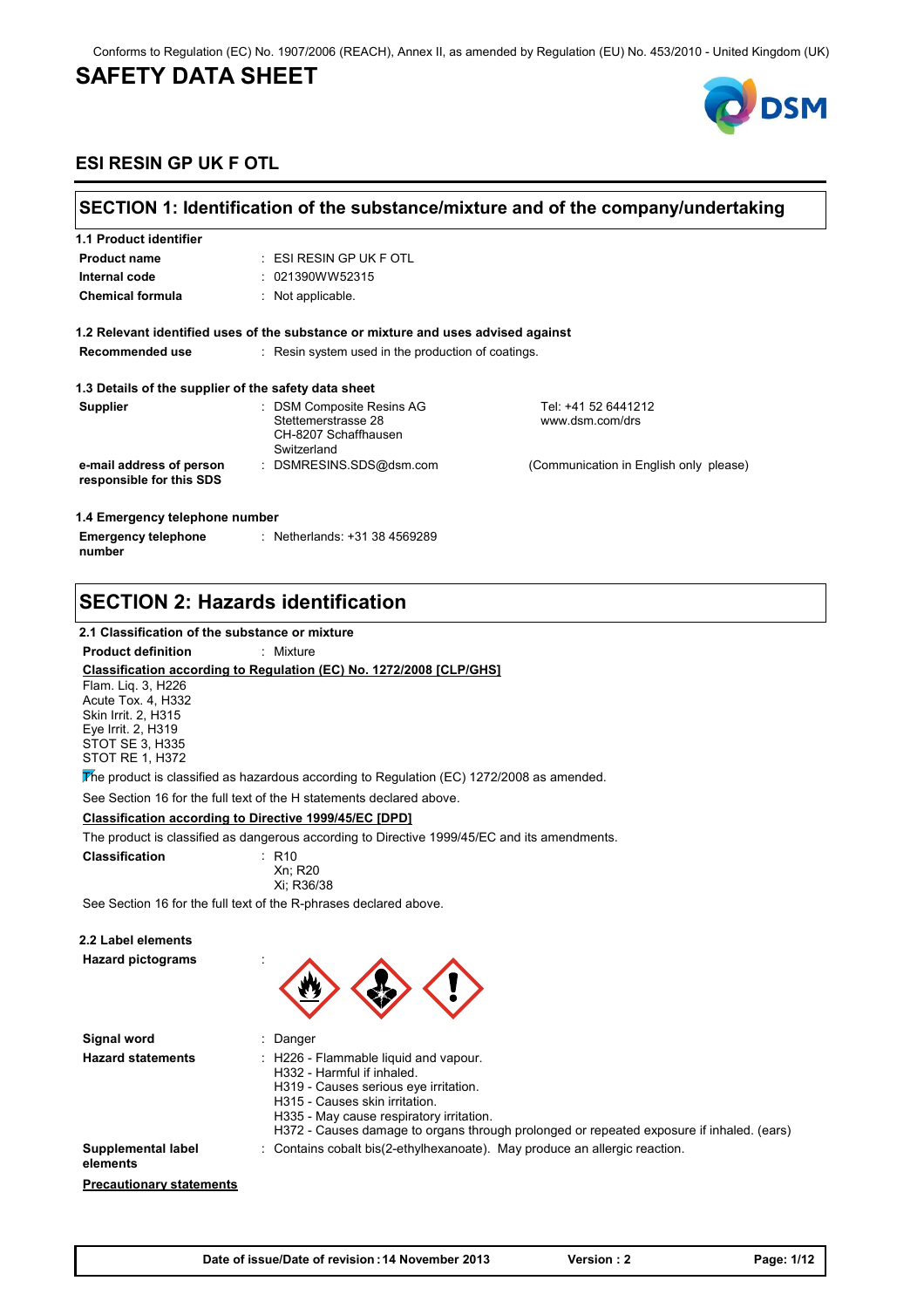| <b>Safety Data Sheet</b>                               | <b>ESI RESIN GP UK F OTL</b>                                                                                                                                                                                                                                                                                                                                                                                                                                                                                                                                                                                                                                                                                                                                                         |
|--------------------------------------------------------|--------------------------------------------------------------------------------------------------------------------------------------------------------------------------------------------------------------------------------------------------------------------------------------------------------------------------------------------------------------------------------------------------------------------------------------------------------------------------------------------------------------------------------------------------------------------------------------------------------------------------------------------------------------------------------------------------------------------------------------------------------------------------------------|
| <b>Prevention</b>                                      | P280 - Wear protective gloves: 4 - 8 hours (breakthrough time): Viton® (0.70 mm); < 1 hour<br>(breakthrough time): Nitril rubber (0.4 mm). Wear eye or face protection.<br>P210 - Keep away from heat, sparks, open flames and hot surfaces. - No smoking.<br>P241 - Use explosion-proof electrical, ventilating, lighting and all material-handling equipment.<br>P242 - Use only non-sparking tools.<br>P243 - Take precautionary measures against static discharge.<br>P233 - Keep container tightly closed.<br>P271 - Use only outdoors or in a well-ventilated area.<br>P260 - Do not breathe vapour.<br>P270 - Do not eat, drink or smoke when using this product.<br>P264 - Wash hands thoroughly after handling.                                                             |
| <b>Response</b>                                        | P314 - Get medical attention if you feel unwell.<br>P304 + P340 + P312 - IF INHALED: Remove victim to fresh air and keep at rest in a position<br>comfortable for breathing. Call a POISON CENTER or physician if you feel unwell.<br>P303 + P361 + P353 - IF ON SKIN (or hair): Take off immediately all contaminated clothing.<br>Rinse skin with water or shower.<br>P302 + P352 + P362-2 - IF ON SKIN: Wash with plenty of soap and water. Take off<br>contaminated clothing.<br>P332 + P313 - If skin irritation occurs: Get medical attention.<br>P305 + P351 + P338 - IF IN EYES: Rinse cautiously with water for several minutes. Remove<br>contact lenses, if present and easy to do. Continue rinsing.<br>P337 + P313 - If eye irritation persists: Get medical attention. |
| <b>Storage</b>                                         | P235 - Keep cool.                                                                                                                                                                                                                                                                                                                                                                                                                                                                                                                                                                                                                                                                                                                                                                    |
| <b>Disposal</b>                                        | : P501 - Dispose of contents and container in accordance with all local, regional, national and<br>international regulations.                                                                                                                                                                                                                                                                                                                                                                                                                                                                                                                                                                                                                                                        |
| <b>Hazardous ingredients</b>                           | styrene<br>÷                                                                                                                                                                                                                                                                                                                                                                                                                                                                                                                                                                                                                                                                                                                                                                         |
| 2.3 Other hazards                                      |                                                                                                                                                                                                                                                                                                                                                                                                                                                                                                                                                                                                                                                                                                                                                                                      |
| Other hazards which do<br>not result in classification | : Not available.                                                                                                                                                                                                                                                                                                                                                                                                                                                                                                                                                                                                                                                                                                                                                                     |

## **SECTION 3: Composition/information on ingredients**

**Substance/mixture : Mixture** 

**Identifiers 67/548/EEC Product/ingredient name 1** *We have name We have name We have not all the manufold with*  $\frac{1}{2}$  *we have not all the manufold with*  $\frac{1}{2}$  *we have not all the manufold with*  $\frac{1}{2}$  *we have not all the ma* **Regulation (EC) No. 1272/2008 [CLP] Classification See Section 16 for the full text of the Rphrases declared above. See Section 16 for the full text of the H statements declared above.** styrene REACH #: 01-2119457861-32 EC: 202-851-5 CAS: 100-42-5 Index: 601-026-00-0  $>=35$ , R10 <50 R10 Xn; R20 Xi; R36/38 Flam. Liq. 3, H226 Acute Tox. 4, H332 Skin Irrit. 2, H315 Eye Irrit. 2, H319 STOT SE 3, H335 STOT RE 1, H372 Asp. Tox. 1, H304 cobalt bis(2-ethylhexanoate) REACH #: 01-2119524678-29 EC: 205-250-6 CAS: 136-52-7 <0.25 Repr. Cat. 3; R62 Xi; R36 R43 N; R50/53 Eye Irrit. 2, H319 Skin Sens. 1, H317 Repr. 2, H361f Aquatic Acute 1, H400 Aquatic Chronic 1, H410

There are no additional ingredients present which, within the current knowledge of the supplier and in the concentrations applicable, are classified as hazardous to health or the environment, are PBTs or vPvBs or have been assigned a workplace exposure limit and hence require reporting in this section.

Occupational exposure limits, if available, are listed in Section 8.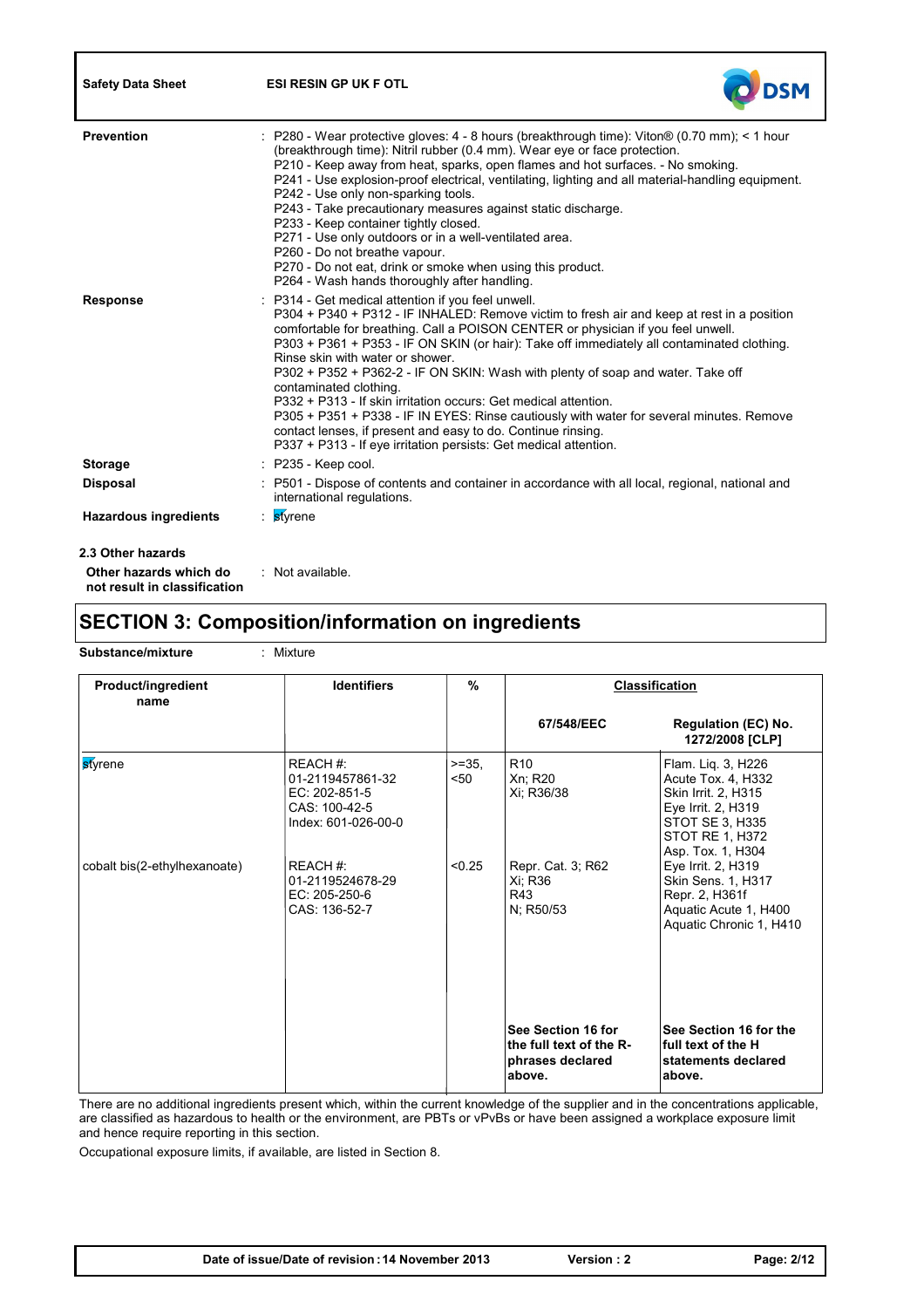

# **SECTION 4: First aid measures**

### **4.1 Description of first aid measures**

| Eye contact                       | Immediately flush eyes with plenty of water, occasionally lifting the upper and lower eyelids.<br>Check for and remove any contact lenses. Continue to rinse for at least 10 minutes. Get<br>medical attention.                                                                                                                                                                                                                                                                                                                                                                                                                                                                                                                      |
|-----------------------------------|--------------------------------------------------------------------------------------------------------------------------------------------------------------------------------------------------------------------------------------------------------------------------------------------------------------------------------------------------------------------------------------------------------------------------------------------------------------------------------------------------------------------------------------------------------------------------------------------------------------------------------------------------------------------------------------------------------------------------------------|
| <b>Inhalation</b>                 | : Remove victim to fresh air and keep at rest in a position comfortable for breathing. If it is<br>suspected that fumes are still present, the rescuer should wear an appropriate mask or self-<br>contained breathing apparatus. If not breathing, if breathing is irregular or if respiratory arrest<br>occurs, provide artificial respiration or oxygen by trained personnel. It may be dangerous to the<br>person providing aid to give mouth-to-mouth resuscitation. Get medical attention. If necessary,<br>call a poison center or physician. If unconscious, place in recovery position and get medical<br>attention immediately. Maintain an open airway. Loosen tight clothing such as a collar, tie, belt<br>or waistband |
| <b>Skin contact</b>               | : Flush contaminated skin with plenty of water. Remove contaminated clothing and shoes.<br>Continue to rinse for at least 10 minutes. Get medical attention. Wash clothing before reuse.<br>Clean shoes thoroughly before reuse.                                                                                                                                                                                                                                                                                                                                                                                                                                                                                                     |
| Ingestion                         | : Wash out mouth with water. Remove dentures if any. Remove victim to fresh air and keep at<br>rest in a position comfortable for breathing. Stop if the exposed person feels sick as vomiting<br>may be dangerous. Do not induce vomiting unless directed to do so by medical personnel. If<br>vomiting occurs, the head should be kept low so that vomit does not enter the lungs. Get<br>medical attention following exposure or if feeling unwell. Never give anything by mouth to an<br>unconscious person. If unconscious, place in recovery position and get medical attention<br>immediately. Maintain an open airway. Loosen tight clothing such as a collar, tie, belt or<br>waistband.                                    |
| <b>Protection of first-aiders</b> | No action shall be taken involving any personal risk or without suitable training. If it is suspected<br>that fumes are still present, the rescuer should wear an appropriate mask or self-contained<br>breathing apparatus. It may be dangerous to the person providing aid to give mouth-to-mouth<br>resuscitation.                                                                                                                                                                                                                                                                                                                                                                                                                |

### **4.2 Most important symptoms and effects, both acute and delayed**

| Potential acute health effects                                                 |                                                                                                                                |  |
|--------------------------------------------------------------------------------|--------------------------------------------------------------------------------------------------------------------------------|--|
| Eye contact                                                                    | : Causes serious eye irritation.                                                                                               |  |
| <b>Inhalation</b>                                                              | : Harmful if inhaled. May cause respiratory irritation.                                                                        |  |
| <b>Skin contact</b>                                                            | : Causes skin irritation.                                                                                                      |  |
| Ingestion                                                                      | : Irritating to mouth, throat and stomach.                                                                                     |  |
| Over-exposure signs/symptoms                                                   |                                                                                                                                |  |
| Eye contact                                                                    | : Adverse symptoms may include the following:<br>pain or irritation<br>watering<br>redness                                     |  |
| Inhalation                                                                     | : Adverse symptoms may include the following:<br>respiratory tract irritation<br>coughing                                      |  |
| <b>Skin contact</b>                                                            | : Adverse symptoms may include the following:<br>irritation<br>redness                                                         |  |
| Ingestion                                                                      | : No specific data.                                                                                                            |  |
| 4.3 Indication of any immediate medical attention and special treatment needed |                                                                                                                                |  |
| Notes to physician                                                             | : Treat symptomatically. Contact poison treatment specialist immediately if large quantities have<br>been ingested or inhaled. |  |
| <b>Specific treatments</b>                                                     | : No specific treatment.                                                                                                       |  |

# **SECTION 5: Firefighting measures**

| 5.1 Extinguishing media |                                                                                                                              |
|-------------------------|------------------------------------------------------------------------------------------------------------------------------|
| <b>Small fire</b>       |                                                                                                                              |
| <b>Suitable</b>         | : Use dry chemical powder, $CO_{2}$ or alcohol-resistant foam. Cover with vermiculite or other non-<br>combustible material. |
| <b>Not suitable</b>     | : Do not use water jet.                                                                                                      |
| Large fire              |                                                                                                                              |
| <b>Suitable</b>         | : Alcohol-resistant foam.                                                                                                    |
| Not suitable            | : Do not use water jet.                                                                                                      |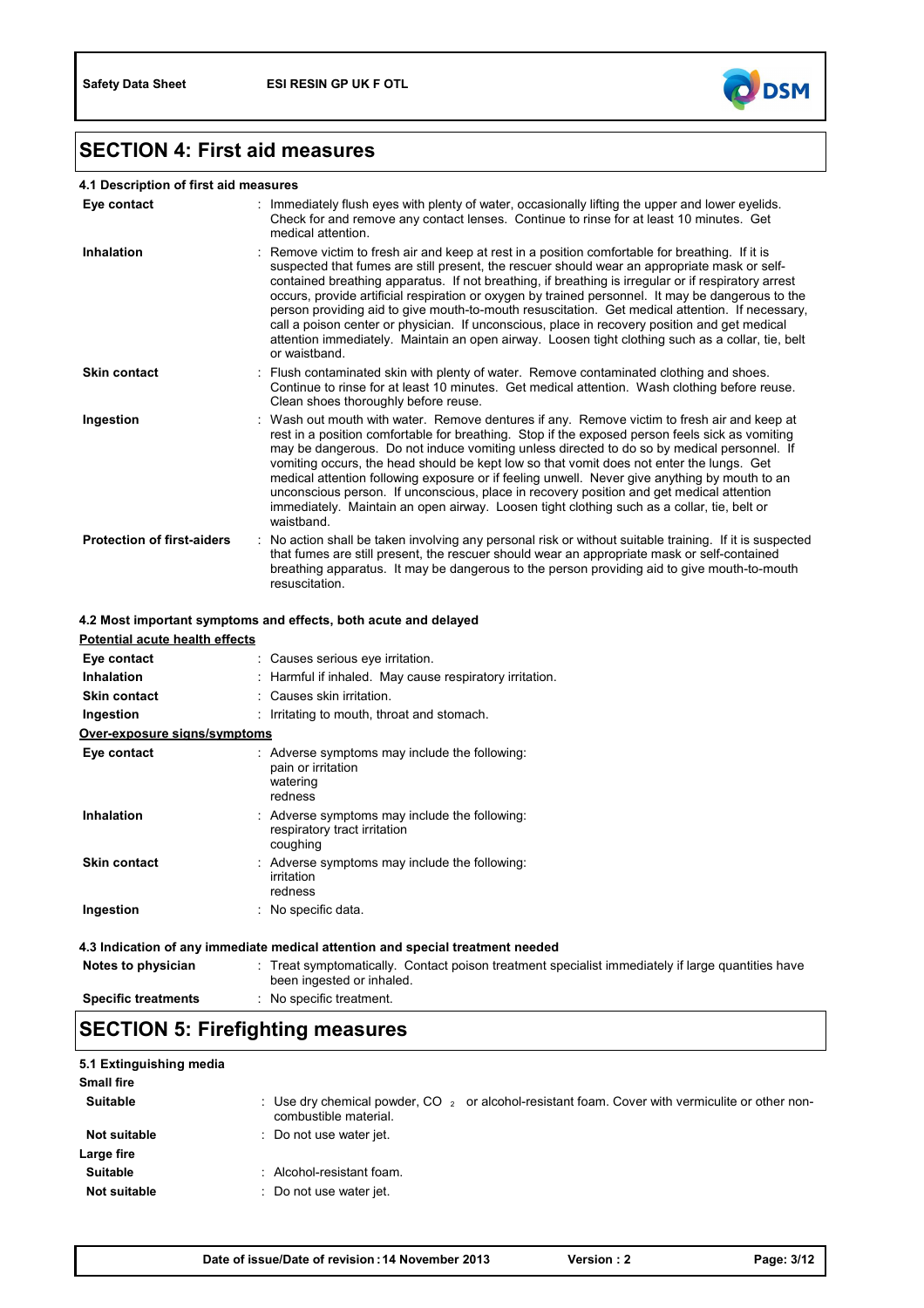**Safety Data Sheet ESI RESIN GP UK F OTL**



| 5.2 Special hazards arising from the substance or mixture |  |                                                                                                                                                                                                                                                                                                                                                                                                                             |
|-----------------------------------------------------------|--|-----------------------------------------------------------------------------------------------------------------------------------------------------------------------------------------------------------------------------------------------------------------------------------------------------------------------------------------------------------------------------------------------------------------------------|
| Hazards from the<br>substance or mixture                  |  | : Flammable liquid and vapour. In a fire or if heated, a pressure increase will occur and the<br>container may burst, with the risk of a subsequent explosion. The vapour/gas is heavier than air<br>and will spread along the ground. Vapours may accumulate in low or confined areas or travel a<br>considerable distance to a source of ignition and flash back. Runoff to sewer may create fire or<br>explosion hazard. |
| <b>Hazardous combustion</b><br>products                   |  | $\therefore$ In case of fire, may produce hazardous decomposition products such as carbon monoxide,<br>carbon dioxide, (dense) black smoke, aldehydes, organic acids.                                                                                                                                                                                                                                                       |
| 5.3 Advice for firefighters                               |  |                                                                                                                                                                                                                                                                                                                                                                                                                             |
| Special protective actions<br>for fire-fighters           |  | : Fire water contaminated with this material must be contained and prevented from being<br>discharged to any waterway, sewer or drain.                                                                                                                                                                                                                                                                                      |
| <b>Special protective</b><br>equipment for fire-fighters  |  | : Fire-fighters should wear appropriate protective equipment and self-contained breathing<br>apparatus (SCBA) with a full face-piece operated in positive pressure mode. Clothing for fire-<br>fighters (including helmets, protective boots and gloves) conforming to European standard EN<br>469 will provide a basic level of protection for chemical incidents.                                                         |

## **SECTION 6: Accidental release measures**

|                                         | 6.1 Personal precautions, protective equipment and emergency procedures                                                                                                                                                                                                                                                                                                                                                                                                                                                                                                                                                                                                                                                                                            |
|-----------------------------------------|--------------------------------------------------------------------------------------------------------------------------------------------------------------------------------------------------------------------------------------------------------------------------------------------------------------------------------------------------------------------------------------------------------------------------------------------------------------------------------------------------------------------------------------------------------------------------------------------------------------------------------------------------------------------------------------------------------------------------------------------------------------------|
| For non-emergency<br>personnel          | No action shall be taken involving any personal risk or without suitable training. Evacuate<br>surrounding areas. Keep unnecessary and unprotected personnel from entering. Do not touch<br>or walk through spilt material. Shut off all ignition sources. No flares, smoking or flames in<br>hazard area. Avoid breathing vapour or mist. Provide adequate ventilation. Wear appropriate<br>respirator when ventilation is inadequate. Put on appropriate personal protective equipment.                                                                                                                                                                                                                                                                          |
| For emergency<br>responders             | If specialised clothing is required to deal with the spillage, take note of any information in Section<br>8 on suitable and unsuitable materials. See also the information in "For non-emergency"<br>personnel".                                                                                                                                                                                                                                                                                                                                                                                                                                                                                                                                                   |
| <b>6.2 Environmental</b><br>precautions | : Avoid dispersal of spilt material and runoff and contact with soil, waterways, drains and sewers.<br>Inform the relevant authorities if the product has caused environmental pollution (sewers,<br>waterways, soil or air).                                                                                                                                                                                                                                                                                                                                                                                                                                                                                                                                      |
|                                         | 6.3 Methods and materials for containment and cleaning up                                                                                                                                                                                                                                                                                                                                                                                                                                                                                                                                                                                                                                                                                                          |
| Small spill                             | : Stop leak if without risk. Move containers from spill area. Dilute with water and mop up if water-<br>soluble. Alternatively, or if water-insoluble, absorb with an inert dry material and place in an<br>appropriate waste disposal container. Use spark-proof tools and explosion-proof equipment.<br>Dispose of via a licensed waste disposal contractor.                                                                                                                                                                                                                                                                                                                                                                                                     |
| Large spill                             | Stop leak if without risk. Move containers from spill area. Approach the release from upwind.<br>Prevent entry into sewers, water courses, basements or confined areas. Wash spillages into an<br>effluent treatment plant or proceed as follows. Contain and collect spillage with non-combustible.<br>absorbent material e.g. sand, earth, vermiculite or diatomaceous earth and place in container for<br>disposal according to local regulations (see Section 13). Use spark-proof tools and explosion-<br>proof equipment. Dispose of via a licensed waste disposal contractor. Contaminated absorbent<br>material may pose the same hazard as the spilt product. Note: see Section 1 for emergency<br>contact information and Section 13 for waste disposal. |
| 6.4 Reference to other<br>sections      | : See Section 1 for emergency contact information.<br>See Section 8 for information on appropriate personal protective equipment.<br>See Section 13 for additional waste treatment information.                                                                                                                                                                                                                                                                                                                                                                                                                                                                                                                                                                    |

# **SECTION 7: Handling and storage**

The information in this section contains generic advice and guidance. The list of Identified Uses in Section 1 should be consulted for any available use-specific information provided in the Exposure Scenario(s).

#### **7.1 Precautions for safe handling**

| <b>Protective measures</b> | Put on appropriate personal protective equipment (see Section 8). Eating, drinking and smoking<br>should be prohibited in areas where this material is handled, stored and processed. Workers<br>should wash hands and face before eating, drinking and smoking. Remove contaminated<br>clothing and protective equipment before entering eating areas. Do not breathe vapour or mist.<br>Do not ingest. Avoid contact with eyes, skin and clothing. Avoid release to the environment.<br>Use only with adequate ventilation. Wear appropriate respirator when ventilation is inadequate.<br>Do not enter storage areas and confined spaces unless adequately ventilated. Keep in the<br>original container or an approved alternative made from a compatible material, kept tightly closed<br>when not in use. Store and use away from heat, sparks, open flame or any other ignition source.<br>Use explosion-proof electrical (ventilating, lighting and material handling) equipment. Use only<br>non-sparking tools. Take precautionary measures against electrostatic discharges. Empty<br>containers retain product residue and can be hazardous. Do not reuse container. |
|----------------------------|----------------------------------------------------------------------------------------------------------------------------------------------------------------------------------------------------------------------------------------------------------------------------------------------------------------------------------------------------------------------------------------------------------------------------------------------------------------------------------------------------------------------------------------------------------------------------------------------------------------------------------------------------------------------------------------------------------------------------------------------------------------------------------------------------------------------------------------------------------------------------------------------------------------------------------------------------------------------------------------------------------------------------------------------------------------------------------------------------------------------------------------------------------------------------------|
|                            |                                                                                                                                                                                                                                                                                                                                                                                                                                                                                                                                                                                                                                                                                                                                                                                                                                                                                                                                                                                                                                                                                                                                                                                  |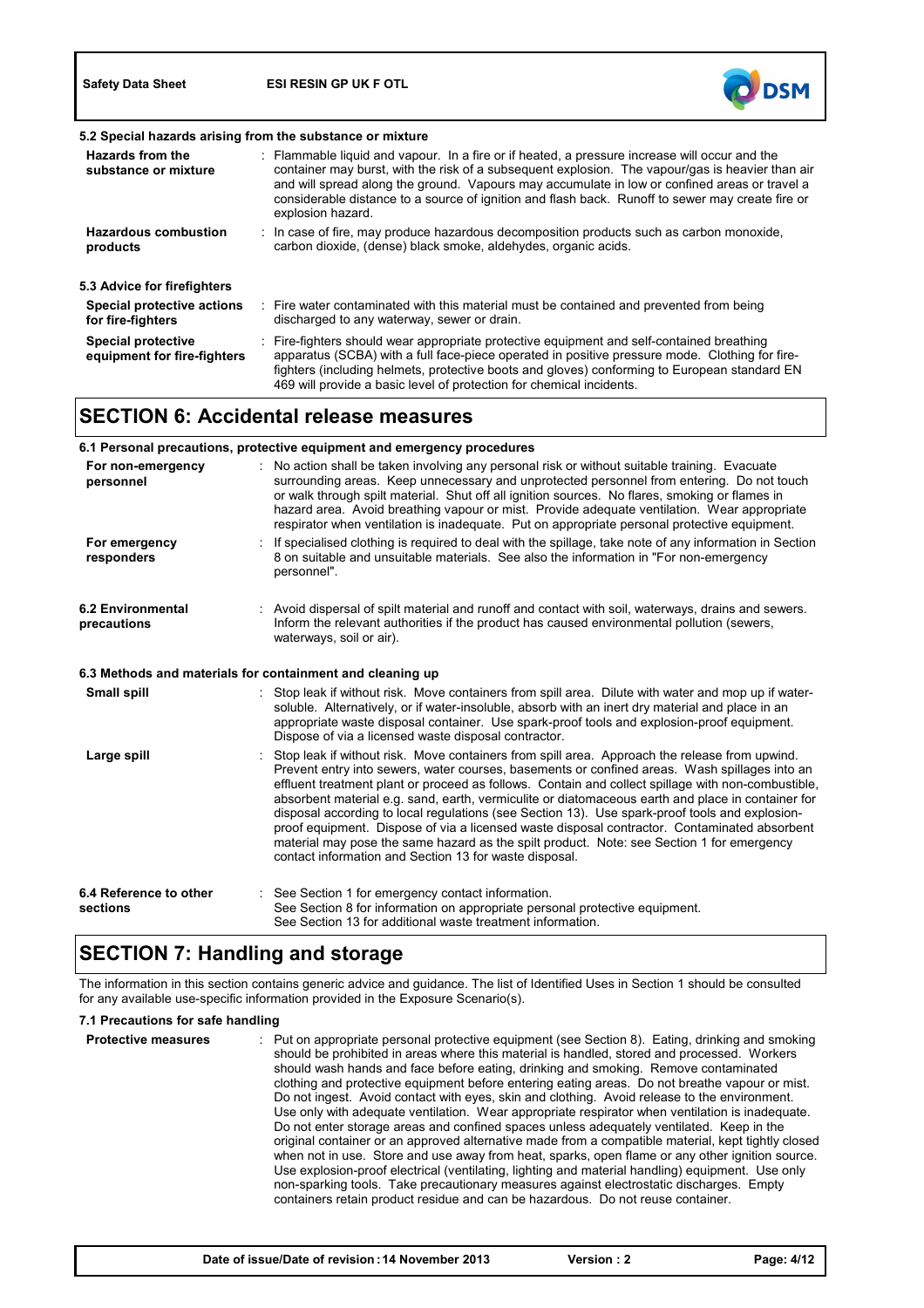| <b>Safety Data Sheet</b>                                               | <b>ESI RESIN GP UK F OTL</b>                                                                                                                                                                                                                                                                                                                                                                                                                                                                                                                                                                                                                                                                                                                                                                                                         |
|------------------------------------------------------------------------|--------------------------------------------------------------------------------------------------------------------------------------------------------------------------------------------------------------------------------------------------------------------------------------------------------------------------------------------------------------------------------------------------------------------------------------------------------------------------------------------------------------------------------------------------------------------------------------------------------------------------------------------------------------------------------------------------------------------------------------------------------------------------------------------------------------------------------------|
| Advice on general<br>occupational hygiene                              | : Eating, drinking and smoking should be prohibited in areas where this material is handled, stored<br>and processed. Workers should wash hands and face before eating, drinking and smoking.<br>Remove contaminated clothing and protective equipment before entering eating areas. See also<br>Section 8 for additional information on hygiene measures.                                                                                                                                                                                                                                                                                                                                                                                                                                                                           |
| 7.2 Conditions for safe<br>storage, including any<br>incompatibilities | : Store between the following temperatures: 15 to 30 $^{\circ}$ C (59 to 86 $^{\circ}$ F). Store in accordance with<br>local regulations. Store in a segregated and approved area. Store in a dry, cool and well-<br>ventilated area, away from incompatible materials (see Section 10). Store locked up. Eliminate<br>all ignition sources. Separate from oxidizing materials. Keep container tightly closed and sealed<br>until ready for use. Containers that have been opened must be carefully resealed and kept<br>upright to prevent leakage. Do not store in unlabelled containers. Use appropriate containment<br>to avoid environmental contamination. Store in original container, protected from direct sunlight.<br>Store between the following temperatures: 15 and 30 °C.<br>Keep away from heat and direct sunlight. |
| 7.3 Specific end use(s)                                                |                                                                                                                                                                                                                                                                                                                                                                                                                                                                                                                                                                                                                                                                                                                                                                                                                                      |
| <b>Recommendations</b>                                                 | : Not available.                                                                                                                                                                                                                                                                                                                                                                                                                                                                                                                                                                                                                                                                                                                                                                                                                     |
| Industrial sector specific<br>solutions                                | : Not available.                                                                                                                                                                                                                                                                                                                                                                                                                                                                                                                                                                                                                                                                                                                                                                                                                     |
| <b>Remarks</b>                                                         | $:$ shake/mix before use                                                                                                                                                                                                                                                                                                                                                                                                                                                                                                                                                                                                                                                                                                                                                                                                             |

# **SECTION 8: Exposure controls/personal protection**

The information in this section contains generic advice and guidance. Information is provided based on typical anticipated uses of the product. Additional measures might be required for bulk handling or other uses that could significantly increase worker or exposure or environmental releases.

#### **8.1 Control parameters**

Ī

#### **Occupational exposure limits**

| <b>styrene</b><br>cobalt bis(2-ethylhexanoate) | EH40/2005 WELs (United Kingdom (UK), 12/2011).<br>STEL: 250 ppm 15 minutes.<br>TWA: 100 ppm 8 hours.<br>TWA: $430 \text{ mg/m}^3$ 8 hours.<br>STEL: 1080 mg/m <sup>3</sup> 15 minutes.<br>EH40/2005 WELs (United Kingdom (UK), 12/2011). Skin sensitiser.<br>TWA: $0.1 \text{ mg/m}^3$ , (as Co) 8 hours.                                                                                                                                                                                                                                                                                                                                                                                                                                                                                                                                                                                                                                                                                                                  |  |
|------------------------------------------------|----------------------------------------------------------------------------------------------------------------------------------------------------------------------------------------------------------------------------------------------------------------------------------------------------------------------------------------------------------------------------------------------------------------------------------------------------------------------------------------------------------------------------------------------------------------------------------------------------------------------------------------------------------------------------------------------------------------------------------------------------------------------------------------------------------------------------------------------------------------------------------------------------------------------------------------------------------------------------------------------------------------------------|--|
| <b>Recommended monitoring</b><br>procedures    | If this product contains ingredients with exposure limits, personal, workplace atmosphere or<br>biological monitoring may be required to determine the effectiveness of the ventilation or other<br>control measures and/or the necessity to use respiratory protective equipment. Reference<br>should be made to monitoring standards, such as the following: European Standard EN 689<br>(Workplace atmospheres - Guidance for the assessment of exposure by inhalation to chemical<br>agents for comparison with limit values and measurement strategy) European Standard EN<br>14042 (Workplace atmospheres - Guide for the application and use of procedures for the<br>assessment of exposure to chemical and biological agents) European Standard EN 482<br>(Workplace atmospheres - General requirements for the performance of procedures for the<br>measurement of chemical agents) Reference to national guidance documents for methods for<br>the determination of hazardous substances will also be required. |  |

### **DNELs/DMELs**

| Product/ingredient name | Type                                      | <b>Exposure</b>                                                               | Value                                                                  | Population                    | <b>Effects</b>                |
|-------------------------|-------------------------------------------|-------------------------------------------------------------------------------|------------------------------------------------------------------------|-------------------------------|-------------------------------|
| styrene                 | <b>DNEL</b><br><b>DNEL</b><br><b>DNEL</b> | <b>Short term Inhalation</b><br>Short term Inhalation<br>Long term Inhalation | $289$ mg/m <sup>3</sup><br>$306 \text{ mg/m}^3$<br>$85 \text{ mg/m}^3$ | Workers<br>Workers<br>Workers | Systemic<br>Local<br>Systemic |
|                         | <b>DNEL</b>                               | Short term Inhalation                                                         | 174.25 mg/<br>m <sup>3</sup>                                           | Consumers                     | Systemic                      |
|                         | <b>DNEL</b>                               | Short term Inhalation                                                         | 182.75 mg/<br>m <sup>3</sup>                                           | Consumers                     | Local                         |
|                         | <b>DNEL</b>                               | Long term Inhalation                                                          | 10.2 mg/m <sup>3</sup>                                                 | Consumers                     | Systemic                      |

### **PNECs**

| Product/ingredient name | <b>Compartment Detail</b> | Value                   | <b>Method Detail</b>      |
|-------------------------|---------------------------|-------------------------|---------------------------|
| styrene                 | Fresh water               | $0.028$ mg/l            | <b>Assessment Factors</b> |
|                         | Marine                    | $0.0028$ mg/l           | <b>Assessment Factors</b> |
|                         | Fresh water sediment      | $0.614$ mg/kg $\vert$ - |                           |
|                         |                           | dwt                     |                           |
|                         | Marine water sediment     | $0.0614$ mg/            |                           |
|                         |                           | kg dwt                  |                           |
|                         | Sewage Treatment Plant    | $5 \text{ mq/l}$        | <b>Assessment Factors</b> |
|                         | Soil                      | $0.2$ mg/kg             |                           |
|                         |                           |                         |                           |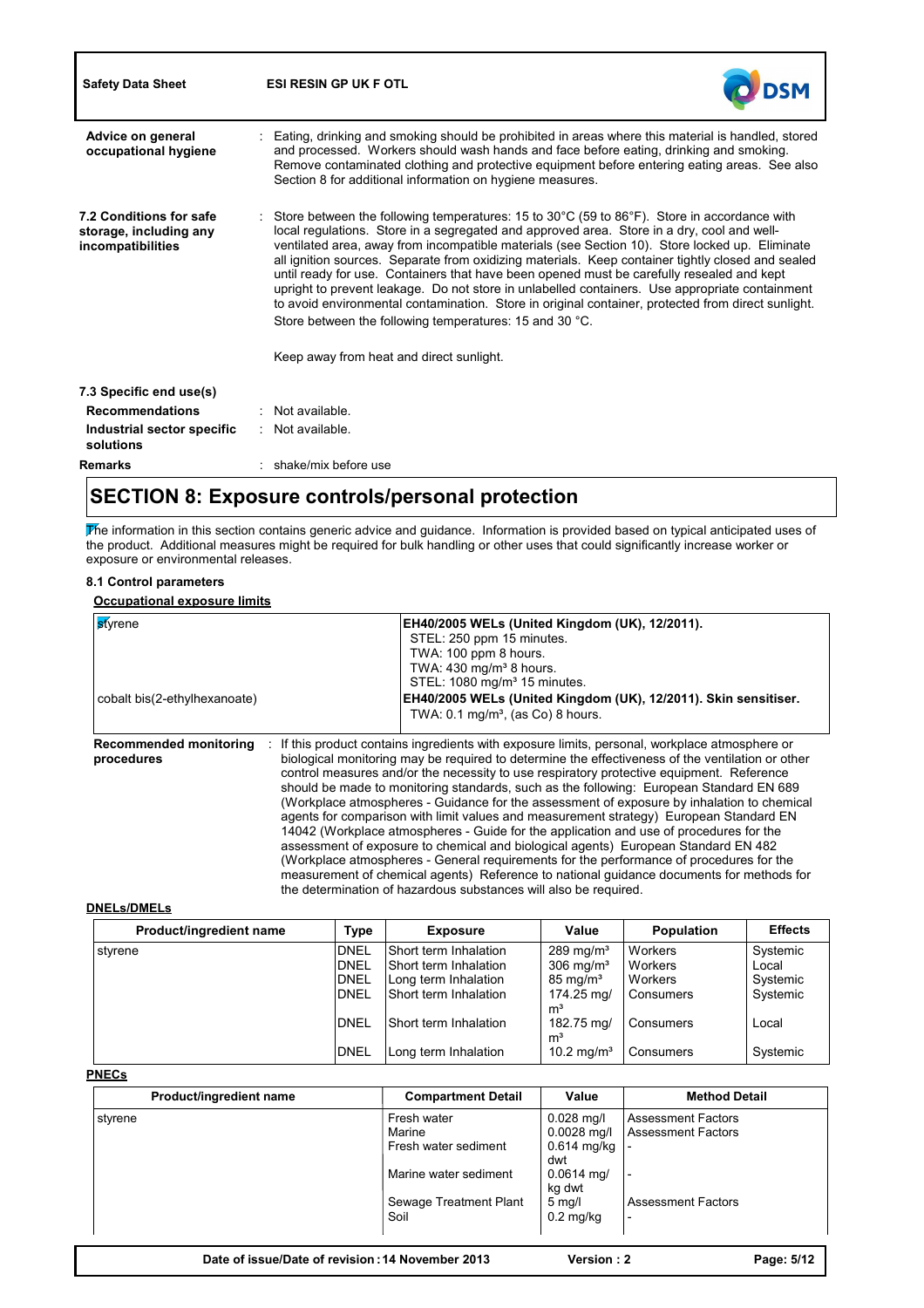

| dwt |  |  |
|-----|--|--|
|     |  |  |

| 8.2 Exposure controls                     |                                                                                                                                                                                                                                                                                                                                                                                                |
|-------------------------------------------|------------------------------------------------------------------------------------------------------------------------------------------------------------------------------------------------------------------------------------------------------------------------------------------------------------------------------------------------------------------------------------------------|
| Appropriate engineering<br>controls       | : Use only with adequate ventilation. Use process enclosures, local exhaust ventilation or other<br>engineering controls to keep worker exposure to airborne contaminants below any recommended<br>or statutory limits. The engineering controls also need to keep gas, vapour or dust<br>concentrations below any lower explosive limits. Use explosion-proof ventilation equipment.          |
| <b>Individual protection measures</b>     |                                                                                                                                                                                                                                                                                                                                                                                                |
| <b>Hygiene measures</b>                   | : Wash hands, forearms and face thoroughly after handling chemical products, before eating,<br>smoking and using the lavatory and at the end of the working period. Appropriate techniques<br>should be used to remove potentially contaminated clothing. Wash contaminated clothing before<br>reusing. Ensure that eyewash stations and safety showers are close to the workstation location. |
| Eye/face protection                       | : Full-face mask                                                                                                                                                                                                                                                                                                                                                                               |
| <b>Hand protection</b>                    | : Chemical-resistant, impervious gloves complying with an approved standard should be worn at all<br>times when handling chemical products if a risk assessment indicates this is necessary. 4 - 8<br>hours (breakthrough time): Viton® (0.70 mm)<br>< 1 hour (breakthrough time): Nitril rubber (0.4 mm)                                                                                      |
| Skin and body                             | : Chemical-resistant protective suit.                                                                                                                                                                                                                                                                                                                                                          |
| <b>Respiratory protection</b>             | : Self-contained breathing apparatus. - air fed respirator.                                                                                                                                                                                                                                                                                                                                    |
| <b>Environmental exposure</b><br>controls | : Emissions from ventilation or work process equipment should be checked to ensure they comply<br>with the requirements of environmental protection legislation. In some cases, fume scrubbers,<br>filters or engineering modifications to the process equipment will be necessary to reduce<br>emissions to acceptable levels.                                                                |
| <b>Remarks</b>                            | : Replace damaged gloves.                                                                                                                                                                                                                                                                                                                                                                      |
|                                           | Advice on personal protection is applicable for high exposure levels. Select proper personal protection based on a risk                                                                                                                                                                                                                                                                        |

**assessment of the actual exposure situation.**

# **SECTION 9: Physical and chemical properties**

### **9.1 Information on basic physical and chemical properties**

| <b>Physical state</b>                           | : Liquid. [Hazy]                                                |
|-------------------------------------------------|-----------------------------------------------------------------|
| Colour                                          | Bluish-grey.                                                    |
| Odour                                           | typical                                                         |
| Odour threshold                                 | : 0.15 to 25 ppm                                                |
| pН                                              | : Not available.                                                |
| Melting point/freezing point                    | : Not available.                                                |
| Initial boiling point and<br>boiling range      | : 145 $^{\circ}$ C                                              |
| Softening range                                 | $:$ Not available.                                              |
| <b>Flash point</b>                              | $\therefore$ 33 °C estimate                                     |
| <b>Evaporation rate</b>                         | : 12.4 (compared with butyl acetate)                            |
| Flammability (solid, gas)                       | : Not available.                                                |
| <b>Burning time</b>                             | : Not applicable.                                               |
| <b>Burning rate</b>                             | : Not applicable.                                               |
| Upper/lower flammability or<br>explosive limits | : Lower: $1.1\%$<br>Upper: 6.1%                                 |
| Vapour pressure                                 | $: 0.67$ kPa                                                    |
| Vapour density                                  | : $3.6$ (Air = 1)                                               |
| <b>Relative density</b>                         | : 1.1 (Water = 1)                                               |
| Density ( g/cmª )                               | : $1.1$ g/cm <sup>3</sup> (23°C)                                |
| <b>Bulk density</b>                             | : Not available.                                                |
| <b>Solubility</b>                               | Insoluble in the following materials: cold water and hot water. |
| Solubility in water                             | $:$ Not available.                                              |
| Partition coefficient: n-<br>octanol/water      | Not available.                                                  |
| <b>Auto-ignition temperature</b>                | : 490 °C                                                        |
| <b>Decomposition temperature</b>                | $\therefore$ Not available.                                     |
| <b>Viscosity</b>                                | Dynamic (room temperature): 330 to 450 mPa s (330 to 450 cP)    |
| <b>Explosive properties</b>                     | : Not available.                                                |
| <b>Oxidising properties</b>                     | Not available.                                                  |
|                                                 |                                                                 |

**9.2 Other information**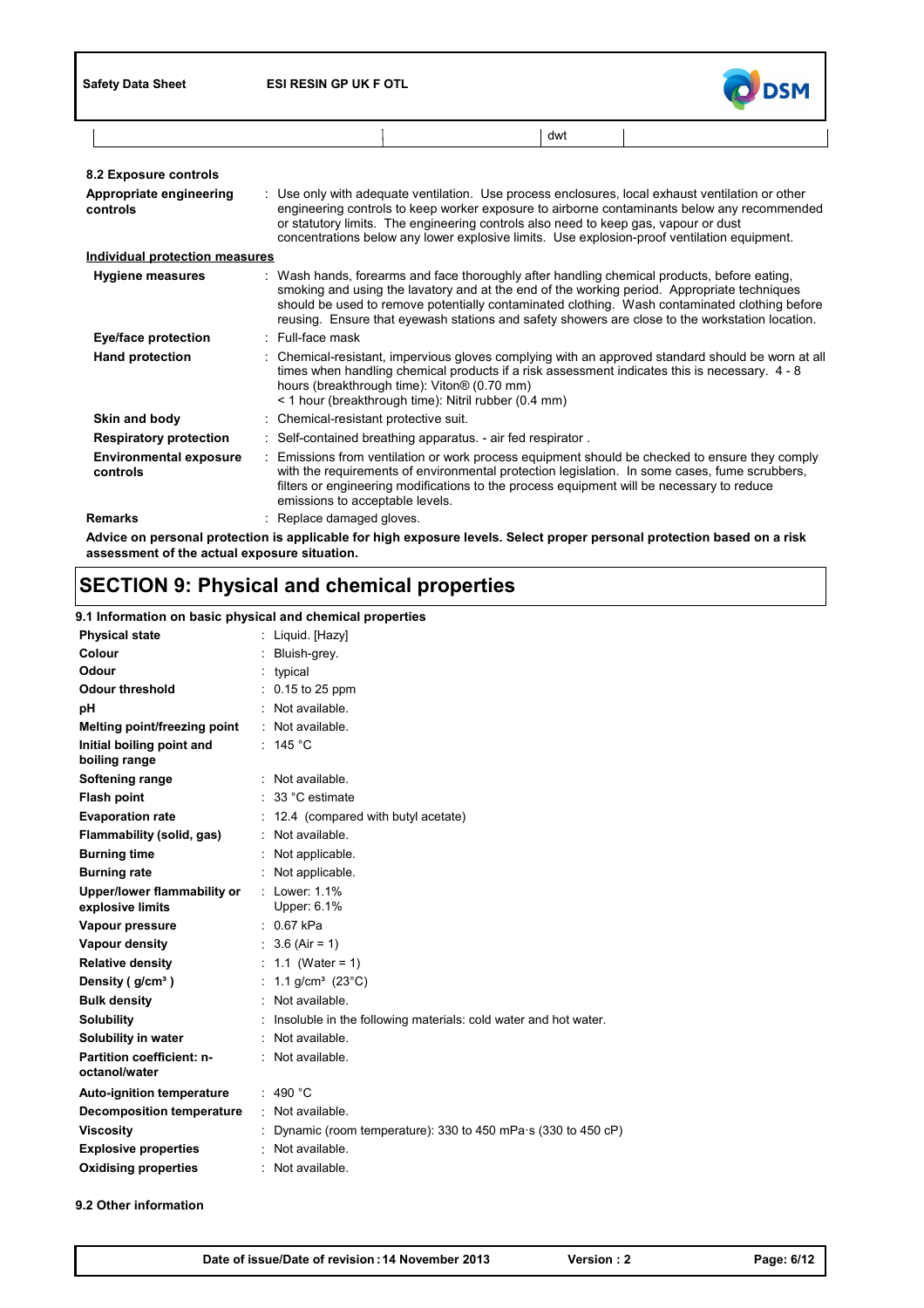

# **SECTION 10: Stability and reactivity**

| <b>10.1 Reactivity</b>                     | : No specific test data related to reactivity available for this product or its ingredients.                                                                                                                                               |
|--------------------------------------------|--------------------------------------------------------------------------------------------------------------------------------------------------------------------------------------------------------------------------------------------|
| <b>10.2 Chemical stability</b>             | : The product is stable.<br>Stable under recommended storage and handling conditions (see Section 7).                                                                                                                                      |
| 10.3 Possibility of<br>hazardous reactions | : Under normal conditions of storage and use, hazardous reactions will not occur.                                                                                                                                                          |
| 10.4 Conditions to avoid                   | : Avoid all possible sources of ignition (spark or flame). Do not pressurise, cut, weld, braze, solder,<br>drill, grind or expose containers to heat or sources of ignition. Do not allow vapor to accumulate<br>in low or confined areas. |
| 10.5 Incompatible materials                | Reactive or incompatible with the following materials:<br>oxidizing materials                                                                                                                                                              |
| 10.6 Hazardous<br>decomposition products   | : No specific data.                                                                                                                                                                                                                        |

# **SECTION 11: Toxicological information**

### **11.1 Information on toxicological effects**

**Acute toxicity**

| <b>Product/ingredient name</b> | Result                           | <b>Species</b> | <b>Dose</b> | <b>Exposure</b> |
|--------------------------------|----------------------------------|----------------|-------------|-----------------|
| <b>s</b> tvrene                | <b>LC50</b> Inhalation<br>Vapour | Rat            | 12 $q/m^3$  | 4 hours         |
|                                | LD50 Dermal                      | Rat            | >2000 mg/kg |                 |
|                                | LD50 Oral                        | Rat            | 5000 mg/kg  |                 |
| cobalt bis(2-ethylhexanoate)   | LD50 Oral                        | ⊩Rat - Female  | 3129 mg/kg  |                 |

**Conclusion/Summary** : Not available.

**Acute toxicity estimates**

| Route                        | <b>ATE value</b> |  |  |  |
|------------------------------|------------------|--|--|--|
| $\sqrt{a}$ ral               | 27027 mg/kg      |  |  |  |
| Dermal                       | 81081.1 mg/kg    |  |  |  |
| Inhalation (gases)           | 10858.1 ppm      |  |  |  |
| Inhalation (vapours)         | 27.81 mg/l       |  |  |  |
| Inhalation (dusts and mists) | 3.619 mg/l       |  |  |  |

**Irritation/Corrosion**

| <b>Product/ingredient name</b> | Result                 | <b>Species</b>                     | <b>Score</b> | Exposure | <b>Observation</b> |
|--------------------------------|------------------------|------------------------------------|--------------|----------|--------------------|
| <b>st</b> vrene                | Respiratory - Irritant | Mammal -<br>species<br>unspecified |              |          |                    |
| cobalt bis(2-ethylhexanoate)   | Eves - Irritant        | Rabbit                             |              |          |                    |

**Conclusion/Summary**

| Eyes                      | : Not available.   |
|---------------------------|--------------------|
| Skin                      | Not available.     |
| Respiratory               | · Not available    |
| Sensitisation             |                    |
| <b>Conclusion/Summary</b> |                    |
| Skin                      | · Not available    |
| <b>Respiratory</b>        | Not available.     |
| Mutagenicity              |                    |
| <b>Conclusion/Summary</b> | $:$ Not available. |
| Carcinogenicity           |                    |
| <b>Conclusion/Summary</b> | $:$ Not available. |
| Reproductive toxicity     |                    |
|                           |                    |
| <b>Conclusion/Summary</b> | : Not available.   |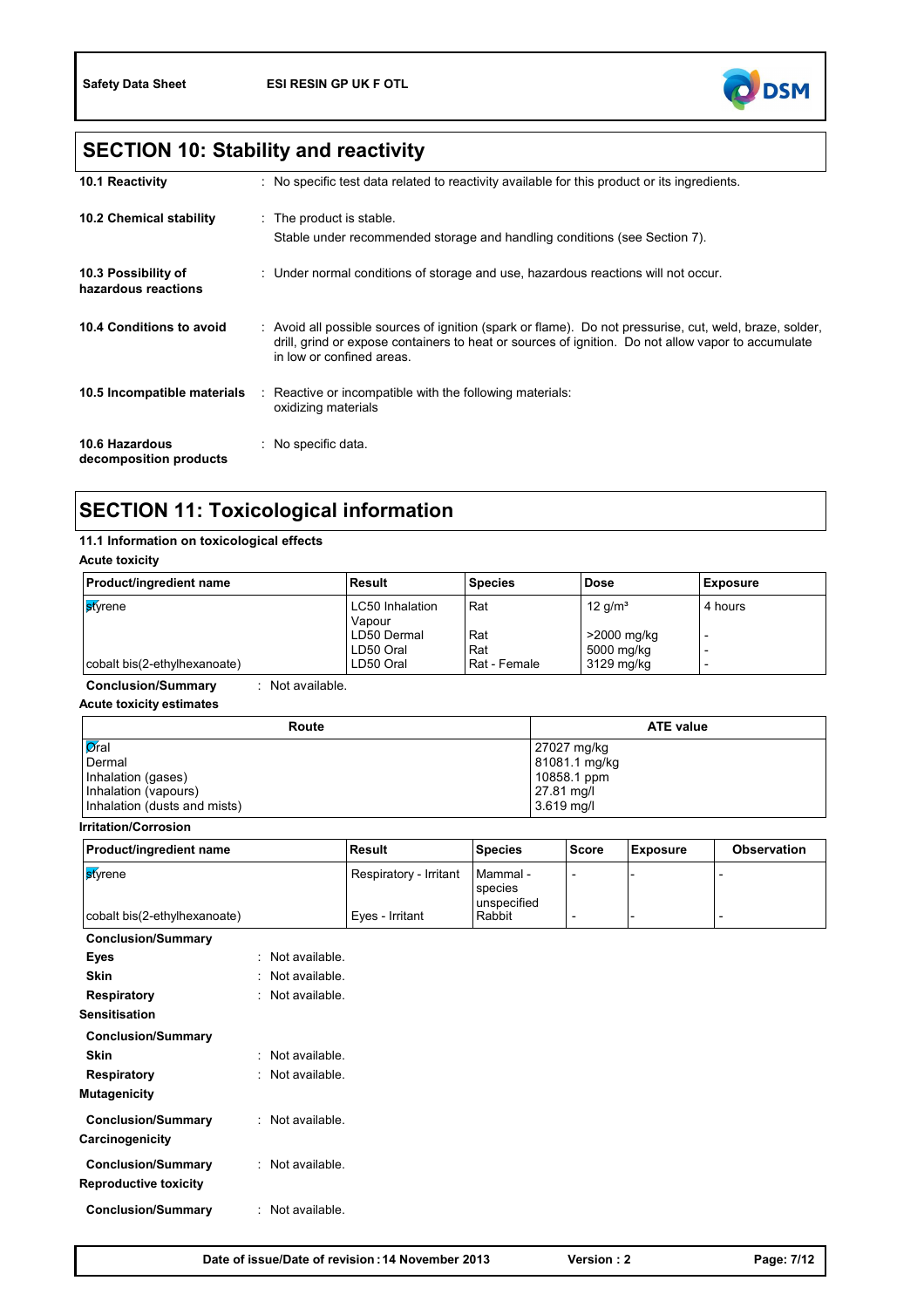

#### **Teratogenicity**

**Conclusion/Summary** : Not available.

**Specific target organ toxicity (single exposure)**

| Product/ingredient name                            | Category   | Route of<br>exposure | <b>Target organs</b>            |
|----------------------------------------------------|------------|----------------------|---------------------------------|
| styrene                                            | Category 3 | Not applicable.      | Respiratory tract<br>irritation |
| Specific target organ toxicity (repeated exposure) |            |                      |                                 |
| Product/ingredient name                            | Category   | Route of<br>exposure | <b>Target organs</b>            |
| styrene                                            | Category 1 | Inhalation           | ears                            |

#### **Aspiration hazard**

| Product/ingredient name                                                           |                       |                                                                               | <b>Result</b>                         |            |              |                                                              |             |
|-----------------------------------------------------------------------------------|-----------------------|-------------------------------------------------------------------------------|---------------------------------------|------------|--------------|--------------------------------------------------------------|-------------|
| styrene                                                                           |                       |                                                                               | <b>ASPIRATION HAZARD - Category 1</b> |            |              |                                                              |             |
| <b>Potential acute health effects</b>                                             |                       |                                                                               |                                       |            |              |                                                              |             |
| Eye contact                                                                       |                       | Causes serious eye irritation.                                                |                                       |            |              |                                                              |             |
| Inhalation                                                                        |                       | Harmful if inhaled. May cause respiratory irritation.                         |                                       |            |              |                                                              |             |
| <b>Skin contact</b>                                                               |                       | Causes skin irritation.                                                       |                                       |            |              |                                                              |             |
| Ingestion                                                                         |                       | Irritating to mouth, throat and stomach.                                      |                                       |            |              |                                                              |             |
| Symptoms related to the physical, chemical and toxicological characteristics      |                       |                                                                               |                                       |            |              |                                                              |             |
| Eye contact                                                                       | watering<br>redness   | Adverse symptoms may include the following:<br>pain or irritation             |                                       |            |              |                                                              |             |
| <b>Inhalation</b>                                                                 | coughing              | : Adverse symptoms may include the following:<br>respiratory tract irritation |                                       |            |              |                                                              |             |
| <b>Skin contact</b>                                                               | irritation<br>redness | : Adverse symptoms may include the following:                                 |                                       |            |              |                                                              |             |
| Ingestion                                                                         |                       | : No specific data.                                                           |                                       |            |              |                                                              |             |
| General                                                                           |                       | Causes damage to organs through prolonged or repeated exposure if inhaled.    |                                       |            |              |                                                              |             |
| Carcinogenicity                                                                   |                       | No known significant effects or critical hazards.                             |                                       |            |              |                                                              |             |
| <b>Mutagenicity</b>                                                               |                       | No known significant effects or critical hazards.                             |                                       |            |              |                                                              |             |
| <b>Teratogenicity</b>                                                             |                       | No known significant effects or critical hazards.                             |                                       |            |              |                                                              |             |
| No known significant effects or critical hazards.<br><b>Developmental effects</b> |                       |                                                                               |                                       |            |              |                                                              |             |
| <b>Fertility effects</b><br>No known significant effects or critical hazards.     |                       |                                                                               |                                       |            |              |                                                              |             |
| <b>Classification</b>                                                             |                       |                                                                               |                                       |            |              |                                                              |             |
| Product/ingredient name                                                           |                       | <b>ACGIH</b>                                                                  | <b>IARC</b>                           | <b>EPA</b> | <b>NIOSH</b> | <b>NTP</b>                                                   | <b>OSHA</b> |
| stvrene                                                                           |                       | A4                                                                            | 2B                                    |            |              | Reasonably<br>anticipated<br>to be a<br>human<br>carcinogen. |             |
| Cobalt bis(2-ethylhexanoate)<br>1,4-dihydroxybenzene                              |                       | A <sub>3</sub>                                                                | 2B<br>3                               |            |              |                                                              |             |

### **SECTION 12: Ecological information**

| <b>12.1 Toxicity</b>           |                                                                                              |                                     |                                             |                                                                                                              |  |  |
|--------------------------------|----------------------------------------------------------------------------------------------|-------------------------------------|---------------------------------------------|--------------------------------------------------------------------------------------------------------------|--|--|
| <b>Product/ingredient name</b> | Result                                                                                       | <b>Species</b>                      | Exposure                                    | <b>Effects</b>                                                                                               |  |  |
| <b>s</b> tvrene                | Acute EC50 4.9 mg/l<br>Acute EC50 4.7 mg/l<br>Acute LC50 4.02 mg/l<br>Chronic NOEC 1.01 mg/l | Algae<br>Daphnia<br>Fish<br>Daphnia | 72 hours<br>48 hours<br>96 hours<br>21 days | $\overline{\phantom{a}}$<br>$\overline{\phantom{a}}$<br>$\overline{\phantom{a}}$<br>$\overline{\phantom{a}}$ |  |  |

**Conclusion/Summary** : Not available.

#### **12.2 Persistence and degradability**

**Conclusion/Summary** : Not available.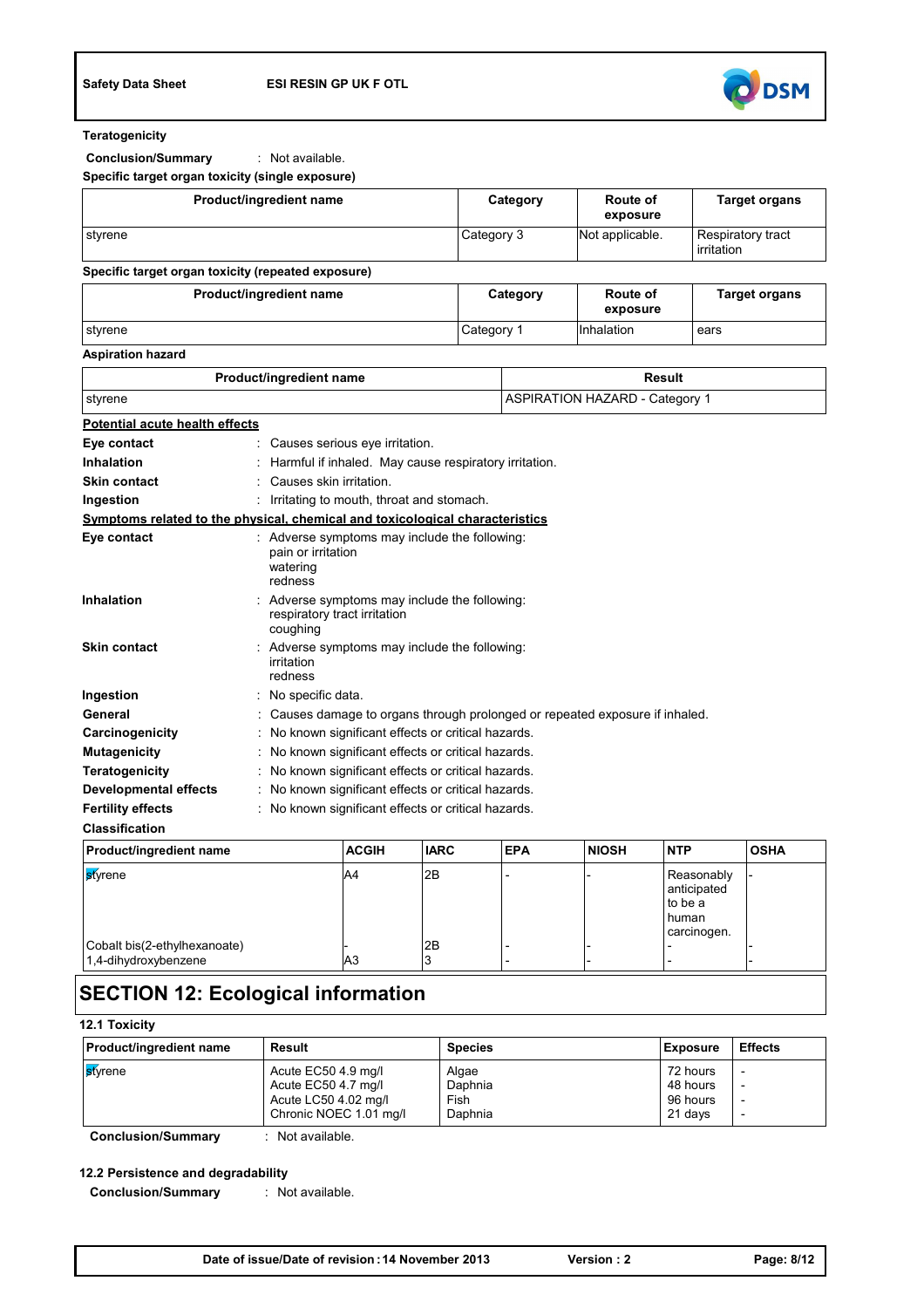

| <b>Product/ingredient name</b> | <b>Aquatic half-life</b> | l Photolvsis | Biodegradability |
|--------------------------------|--------------------------|--------------|------------------|
| <b>S</b> tvrene                |                          |              | <b>Readily</b>   |
| cobalt bis(2-ethylhexanoate)   |                          |              | Not readily      |

### **12.3 Bioaccumulative potential**

| <b>Product/ingredient name</b> | $LogP_{ow}$ | <b>BCF</b> | <b>Potential</b> |
|--------------------------------|-------------|------------|------------------|
| l <mark>s</mark> tyrene        |             | 13.49      | low              |

| 12.4 Mobility in soil                     |                  |
|-------------------------------------------|------------------|
| Soil/water partition<br>coefficient (Koc) | : Not available. |
| <b>Mobility</b>                           | : Not available. |

| 12.5 Results of PBT and vPvB assessment |                     |  |  |  |
|-----------------------------------------|---------------------|--|--|--|
| <b>PBT</b>                              | $:$ Not applicable. |  |  |  |
| vPvB                                    | $:$ Not applicable. |  |  |  |

| 12.6 Other adverse effects | . No known significant effects or critical hazards. |
|----------------------------|-----------------------------------------------------|
|----------------------------|-----------------------------------------------------|

## **SECTION 13: Disposal considerations**

The information in this section contains generic advice and guidance. The list of Identified Uses in Section 1 should be consulted for any available use-specific information provided in the Exposure Scenario(s).

| 13.1 Waste treatment methods |                                                                                                                                                                                                                                                                                                                                                                                                                                                                                                                                                                                                                                                                                                                                                                                                                                                                                                                                                                                                                                                                                                                                                                                                                                       |
|------------------------------|---------------------------------------------------------------------------------------------------------------------------------------------------------------------------------------------------------------------------------------------------------------------------------------------------------------------------------------------------------------------------------------------------------------------------------------------------------------------------------------------------------------------------------------------------------------------------------------------------------------------------------------------------------------------------------------------------------------------------------------------------------------------------------------------------------------------------------------------------------------------------------------------------------------------------------------------------------------------------------------------------------------------------------------------------------------------------------------------------------------------------------------------------------------------------------------------------------------------------------------|
| <b>Product</b>               |                                                                                                                                                                                                                                                                                                                                                                                                                                                                                                                                                                                                                                                                                                                                                                                                                                                                                                                                                                                                                                                                                                                                                                                                                                       |
| <b>Methods of disposal</b>   | : The generation of waste should be avoided or minimised wherever possible. Disposal of this<br>product, solutions and any by-products should at all times comply with the requirements of<br>environmental protection and waste disposal legislation and any regional local authority<br>requirements. Dispose of surplus and non-recyclable products via a licensed waste disposal<br>contractor. Waste should not be disposed of untreated to the sewer unless fully compliant with<br>the requirements of all authorities with jurisdiction. Waste packaging should be recycled.<br>Incineration or landfill should only be considered when recycling is not feasible. This material<br>and its container must be disposed of in a safe way. Care should be taken when handling<br>emptied containers that have not been cleaned or rinsed out. Empty containers or liners may<br>retain some product residues. Vapor from product residues may create a highly flammable or<br>explosive atmosphere inside the container. Do not cut, weld or grind used containers unless<br>they have been cleaned thoroughly internally. Avoid dispersal of spilt material and runoff and<br>contact with soil, waterways, drains and sewers. |
| Hazardous waste              | : The classification of the product may meet the criteria for a hazardous waste.                                                                                                                                                                                                                                                                                                                                                                                                                                                                                                                                                                                                                                                                                                                                                                                                                                                                                                                                                                                                                                                                                                                                                      |
| Packaging                    |                                                                                                                                                                                                                                                                                                                                                                                                                                                                                                                                                                                                                                                                                                                                                                                                                                                                                                                                                                                                                                                                                                                                                                                                                                       |
| <b>Methods of disposal</b>   | : The generation of waste should be avoided or minimised wherever possible. Waste packaging<br>should be recycled. Incineration or landfill should only be considered when recycling is not<br>feasible.                                                                                                                                                                                                                                                                                                                                                                                                                                                                                                                                                                                                                                                                                                                                                                                                                                                                                                                                                                                                                              |
| <b>Special precautions</b>   | : This material and its container must be disposed of in a safe way. Care should be taken when<br>handling emptied containers that have not been cleaned or rinsed out. Empty containers or<br>liners may retain some product residues. Vapor from product residues may create a highly<br>flammable or explosive atmosphere inside the container. Do not cut, weld or grind used<br>containers unless they have been cleaned thoroughly internally. Avoid dispersal of spilt material<br>and runoff and contact with soil, waterways, drains and sewers.                                                                                                                                                                                                                                                                                                                                                                                                                                                                                                                                                                                                                                                                             |

# **SECTION 14: Transport information**

|                                    | <b>ADR/RID</b>        | <b>ADN</b>                                       | <b>IMDG</b>           | <b>IATA</b>    |
|------------------------------------|-----------------------|--------------------------------------------------|-----------------------|----------------|
| 14.1 UN number                     | <b>UN1866</b>         | <b>UN1866</b>                                    | <b>UN1866</b>         | <b>UN1866</b>  |
| 14.2 UN proper<br>shipping name    | <b>RESIN SOLUTION</b> | <b>RESIN SOLUTION</b>                            | <b>RESIN SOLUTION</b> | Resin solution |
| 14.3 Transport<br>hazard class(es) | 3                     | 3                                                | 3<br>Ø,               | 3<br>Ø         |
| 14.4 Packing<br>group              | Ш                     | $\mathbf{III}$                                   | $\mathbf{III}$        | IШ             |
|                                    |                       | Date of issue/Date of revision: 14 November 2013 | Version: 2            | Page: 9/12     |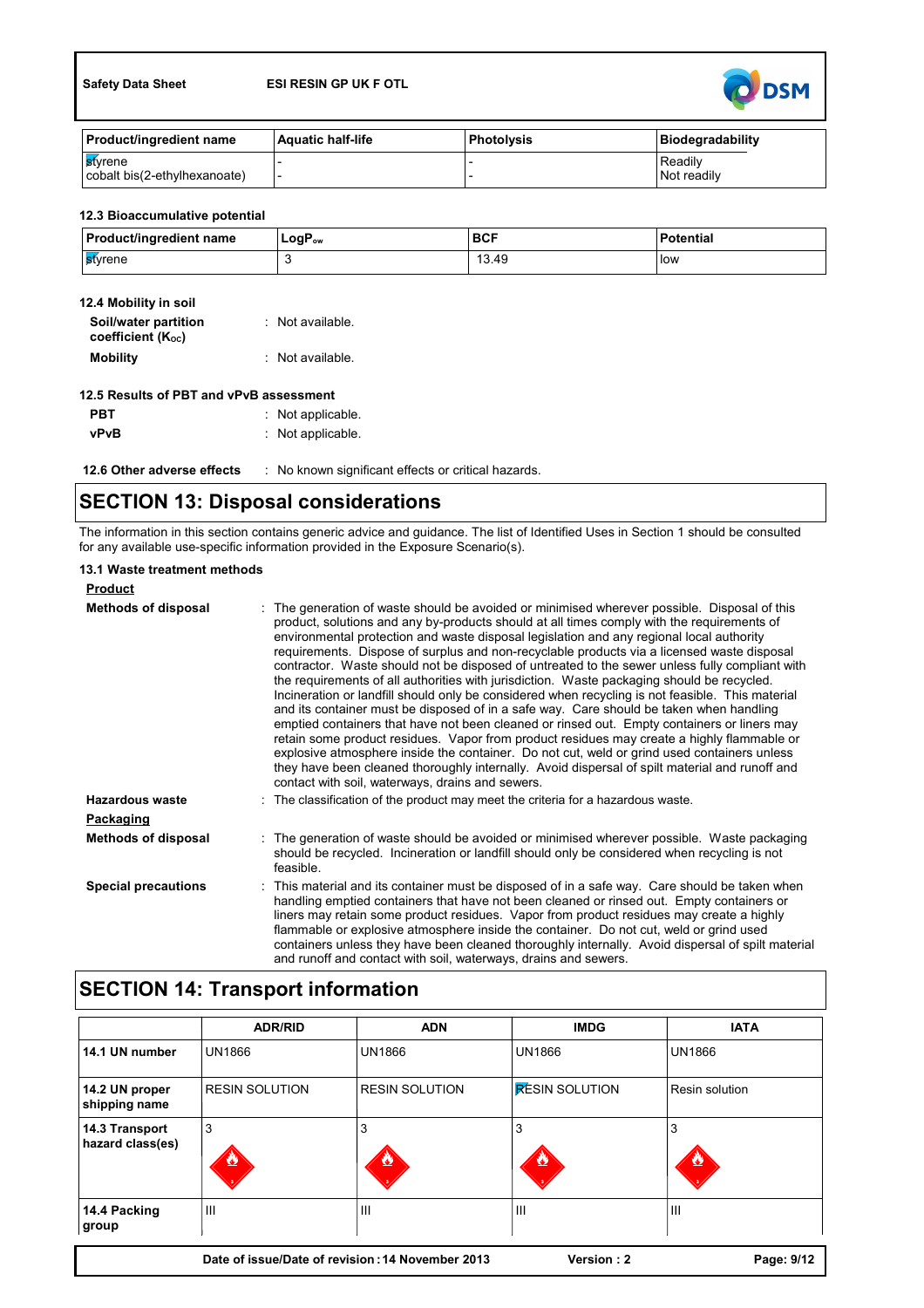

| 14.5<br>Environmental<br>hazards | No.                                                                                                                                                                                                                                                              | Yes.                              | No.                                                                                                  | No.                                                                                                                                                                                                                                                                                                                                                                           |
|----------------------------------|------------------------------------------------------------------------------------------------------------------------------------------------------------------------------------------------------------------------------------------------------------------|-----------------------------------|------------------------------------------------------------------------------------------------------|-------------------------------------------------------------------------------------------------------------------------------------------------------------------------------------------------------------------------------------------------------------------------------------------------------------------------------------------------------------------------------|
| Additional<br>information        | <b>Hazard identification</b><br>number<br>30<br><b>Limited quantity</b><br>5L<br><b>Special provisions</b><br>640E<br><b>Tunnel code</b><br>(D/E)<br><b>Remarks</b><br>This class 3 material can<br>be considered non<br>hazardous in packagings<br>up to 450 L. | <b>Special provisions</b><br>640E | <b>Emergency schedules</b><br><u>(EmS)</u><br>$F-E$ , $S-E$<br><b>Special provisions</b><br>223, 955 | Passenger and Cargo<br><b>Aircraft</b> Quantity limitation:<br>60L<br>Packaging instructions:<br>355<br><b>Cargo Aircraft Only</b><br>Quantity limitation: 220 L<br>Packaging instructions:<br>366<br><b>Limited Quantities -</b><br><b>Passenger Aircraft</b><br>Quantity limitation: 10 L<br>Packaging instructions:<br>Y344<br><b>Special provisions</b><br>A <sub>3</sub> |
|                                  |                                                                                                                                                                                                                                                                  |                                   |                                                                                                      |                                                                                                                                                                                                                                                                                                                                                                               |

**14.6 Special precautions for user**

: **Transport within user's premises:** always transport in closed containers that are upright and secure. Ensure that persons transporting the product know what to do in the event of an accident or spillage.

**14.7 Transport in bulk according to Annex II of MARPOL 73/78 and the IBC Code** : Not available.

## **SECTION 15: Regulatory information**

**15.1 Safety, health and environmental regulations/legislation specific for the substance or mixture EU Regulation (EC) No. 1907/2006 (REACH)**

**Annex XIV - List of substances subject to authorisation**

#### **Annex XIV**

None of the components are listed.

**Substances of very high concern**

None of the components are listed.

**Annex XVII - Restrictions on the manufacture, placing on the market and use of certain dangerous substances, mixtures and articles**

Not applicable.

#### **Other EU regulations**

| Product/ingredient name      | <b>Carcinogenic effects</b> | Mutagenic effects | Developmental<br>effects | <b>IFertility effects</b> |
|------------------------------|-----------------------------|-------------------|--------------------------|---------------------------|
| cobalt bis(2-ethylhexanoate) |                             |                   |                          | Repr. 2, H361f            |

**National regulations**

| <b>Product/ingredient name</b> | List name                                               | Name on list     | <b>Classification</b> | <b>Notes</b> |
|--------------------------------|---------------------------------------------------------|------------------|-----------------------|--------------|
| cobalt bis(2-ethylhexanoate)   | <b>UK Occupational</b><br>Exposure Limits EH40 -<br>WEL | cobalt compounds | Carc.                 |              |

**15.2 Chemical Safety Assessment**

: No Chemical Safety Assessment has been carried out.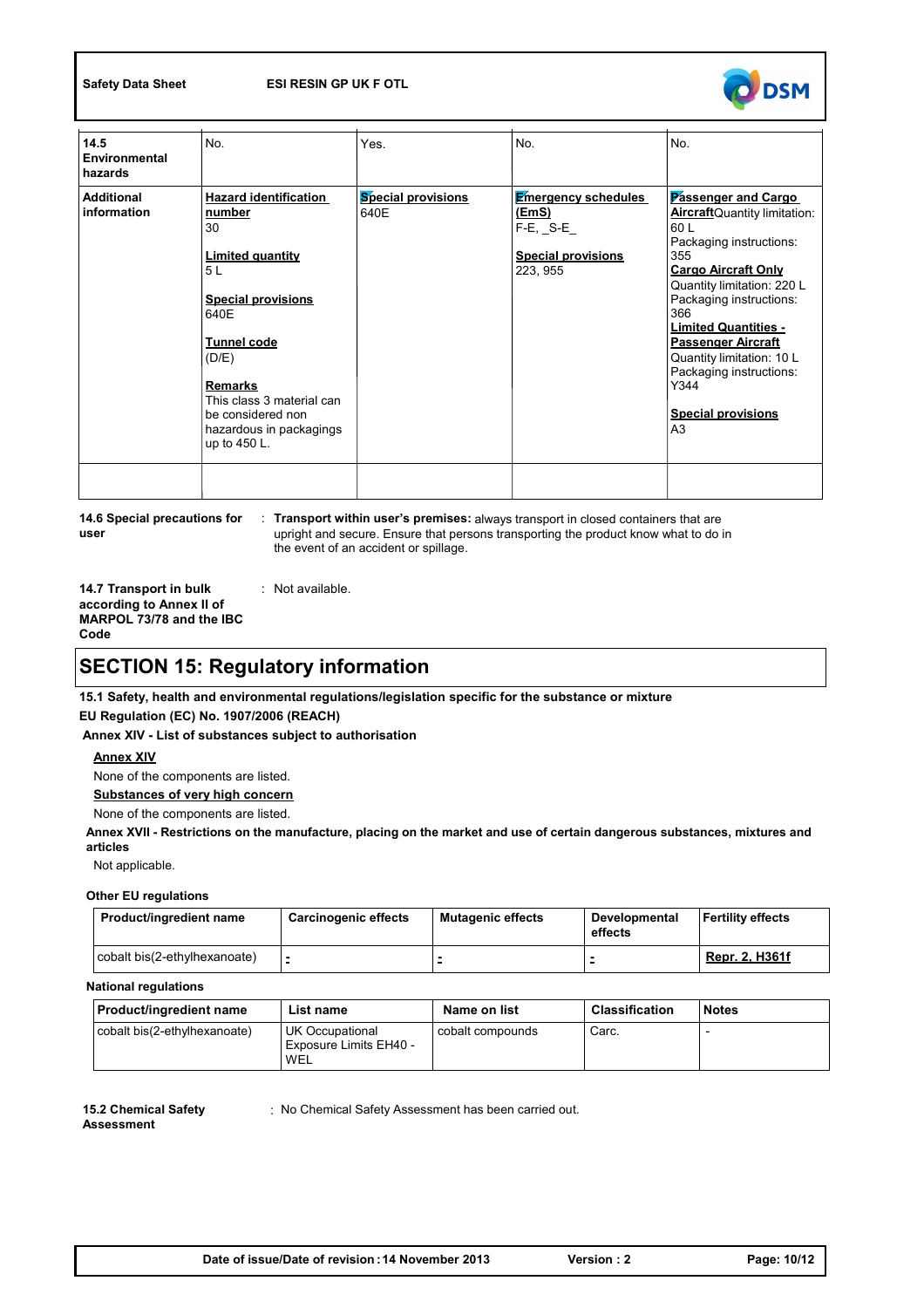

## **SECTION 16: Other information**

| Procedure used to derive the classification according to Regulation (EC) No. 1272/2008 [CLP/GHS] |  |
|--------------------------------------------------------------------------------------------------|--|
|                                                                                                  |  |

| <b>Classification</b>                                                                                                              |                                                                                                                                                                                                                                                                                                                                                                                                                   | <b>Justification</b>                                                                                                                                                                                                                                                                                                                                                                                                                                                                                                                                                                  |
|------------------------------------------------------------------------------------------------------------------------------------|-------------------------------------------------------------------------------------------------------------------------------------------------------------------------------------------------------------------------------------------------------------------------------------------------------------------------------------------------------------------------------------------------------------------|---------------------------------------------------------------------------------------------------------------------------------------------------------------------------------------------------------------------------------------------------------------------------------------------------------------------------------------------------------------------------------------------------------------------------------------------------------------------------------------------------------------------------------------------------------------------------------------|
| Flam. Liq. 3, H226<br>Acute Tox. 4, H332<br>Skin Irrit. 2, H315<br>Eye Irrit. 2, H319<br><b>STOT SE 3, H335</b><br>STOT RE 1, H372 |                                                                                                                                                                                                                                                                                                                                                                                                                   | On basis of test data<br>Calculation method<br>Calculation method<br>Calculation method<br>Calculation method<br>Calculation method                                                                                                                                                                                                                                                                                                                                                                                                                                                   |
| <b>Full text of abbreviated H</b><br>statements                                                                                    | : H226<br>Flammable liquid and vapour.<br>H304<br>H315<br>Causes skin irritation.<br>H317<br>May cause an allergic skin reaction.<br>H319<br>Causes serious eye irritation.<br>H332<br>Harmful if inhaled.<br>H335<br>May cause respiratory irritation.<br>Suspected of damaging fertility.<br>H361f<br>H372<br>H400<br>Very toxic to aquatic life.<br>H410                                                       | May be fatal if swallowed and enters airways.<br>Causes damage to organs through prolonged or repeated exposure if inhaled.<br>Very toxic to aquatic life with long lasting effects.                                                                                                                                                                                                                                                                                                                                                                                                  |
| <b>Full text of classifications</b><br>[CLP/GHS]                                                                                   | Acute Tox. 4, H332<br>Aquatic Acute 1, H400<br>Aquatic Chronic 1, H410<br>Asp. Tox. 1, H304<br>Eye Irrit. 2, H319<br>Flam. Liq. 3, H226<br>Repr. 2, H361f<br>Skin Irrit. 2, H315<br>Skin Sens. 1, H317<br>STOT RE 1, H372<br>STOT SE 3, H335                                                                                                                                                                      | ACUTE TOXICITY: INHALATION - Category 4<br><b>ACUTE AQUATIC HAZARD - Category 1</b><br>LONG-TERM AQUATIC HAZARD - Category 1<br><b>ASPIRATION HAZARD - Category 1</b><br>SERIOUS EYE DAMAGE/ EYE IRRITATION - Category 2<br>FLAMMABLE LIQUIDS - Category 3<br>TOXIC TO REPRODUCTION [Fertility] - Category 2<br>SKIN CORROSION/IRRITATION - Category 2<br>SKIN SENSITIZATION - Category 1<br>SPECIFIC TARGET ORGAN TOXICITY (REPEATED<br>EXPOSURE): INHALATION [ears] - Category 1<br>SPECIFIC TARGET ORGAN TOXICITY (SINGLE EXPOSURE)<br>[Respiratory tract irritation] - Category 3 |
| Full text of abbreviated R<br>phrases                                                                                              | : R10- Flammable.<br>R62- Possible risk of impaired fertility.<br>R20- Harmful by inhalation.<br>R36- Irritating to eyes.<br>R36/38- Irritating to eyes and skin.<br>R43- May cause sensitisation by skin contact.<br>R50/53- Very toxic to aquatic organisms, may cause long-term adverse effects in the aquatic<br>environment.                                                                                 |                                                                                                                                                                                                                                                                                                                                                                                                                                                                                                                                                                                       |
| <b>Full text of classifications</b><br>[DSD/DPD]                                                                                   | $\therefore$ Repr. Cat. 3 - Toxic to reproduction category 3<br>Xn - Harmful<br>Xi - Irritant<br>N - Dangerous for the environment                                                                                                                                                                                                                                                                                |                                                                                                                                                                                                                                                                                                                                                                                                                                                                                                                                                                                       |
| Alterations compared to the<br>previous version                                                                                    | : Alterations compared to the previous version are marked with a little (blue) triangle.                                                                                                                                                                                                                                                                                                                          |                                                                                                                                                                                                                                                                                                                                                                                                                                                                                                                                                                                       |
| Abbreviations and acronyms : ATE = Acute Toxicity Estimate                                                                         | CLP = Classification, Labelling and Packaging Regulation [Regulation (EC) No. 1272/2008]<br>DMEL = Derived Minimal Effect Level<br>DNEL = Derived No Effect Level<br>EUH statement = CLP-specific Hazard statement<br>PBT = Persistent, Bioaccumulative and Toxic<br><b>PNEC = Predicted No Effect Concentration</b><br><b>RRN = REACH Registration Number</b><br>vPvB = Very Persistent and Very Bioaccumulative |                                                                                                                                                                                                                                                                                                                                                                                                                                                                                                                                                                                       |
| Sources of key data                                                                                                                | : Literature data and/or investigation reports are available through the manufacturer.                                                                                                                                                                                                                                                                                                                            |                                                                                                                                                                                                                                                                                                                                                                                                                                                                                                                                                                                       |
| Internal code                                                                                                                      | : 021390WW52315                                                                                                                                                                                                                                                                                                                                                                                                   |                                                                                                                                                                                                                                                                                                                                                                                                                                                                                                                                                                                       |
| <b>Training advice</b>                                                                                                             | : Handling of this substance or preparation is restricted to skilled personnel only.                                                                                                                                                                                                                                                                                                                              |                                                                                                                                                                                                                                                                                                                                                                                                                                                                                                                                                                                       |
| Notice to reader                                                                                                                   |                                                                                                                                                                                                                                                                                                                                                                                                                   |                                                                                                                                                                                                                                                                                                                                                                                                                                                                                                                                                                                       |

The information contained in the Safety Data Sheet is based on our data available on the date of publication. The information is intended to aid the user in controlling the handling risks; it is not to be construed as a warranty or specification of the product quality. The information may not be or may not altogether be applicable to combinations of the product with other substances or to particular applications.

The user is responsible for ensuring that appropriate precautions are taken and for satisfying themselves that the data are suitable and sufficient for the product's intended purpose. In case of any unclarity we advise consulting the supplier or an expert.

**History**

14 November 2013. **Date of printing** :